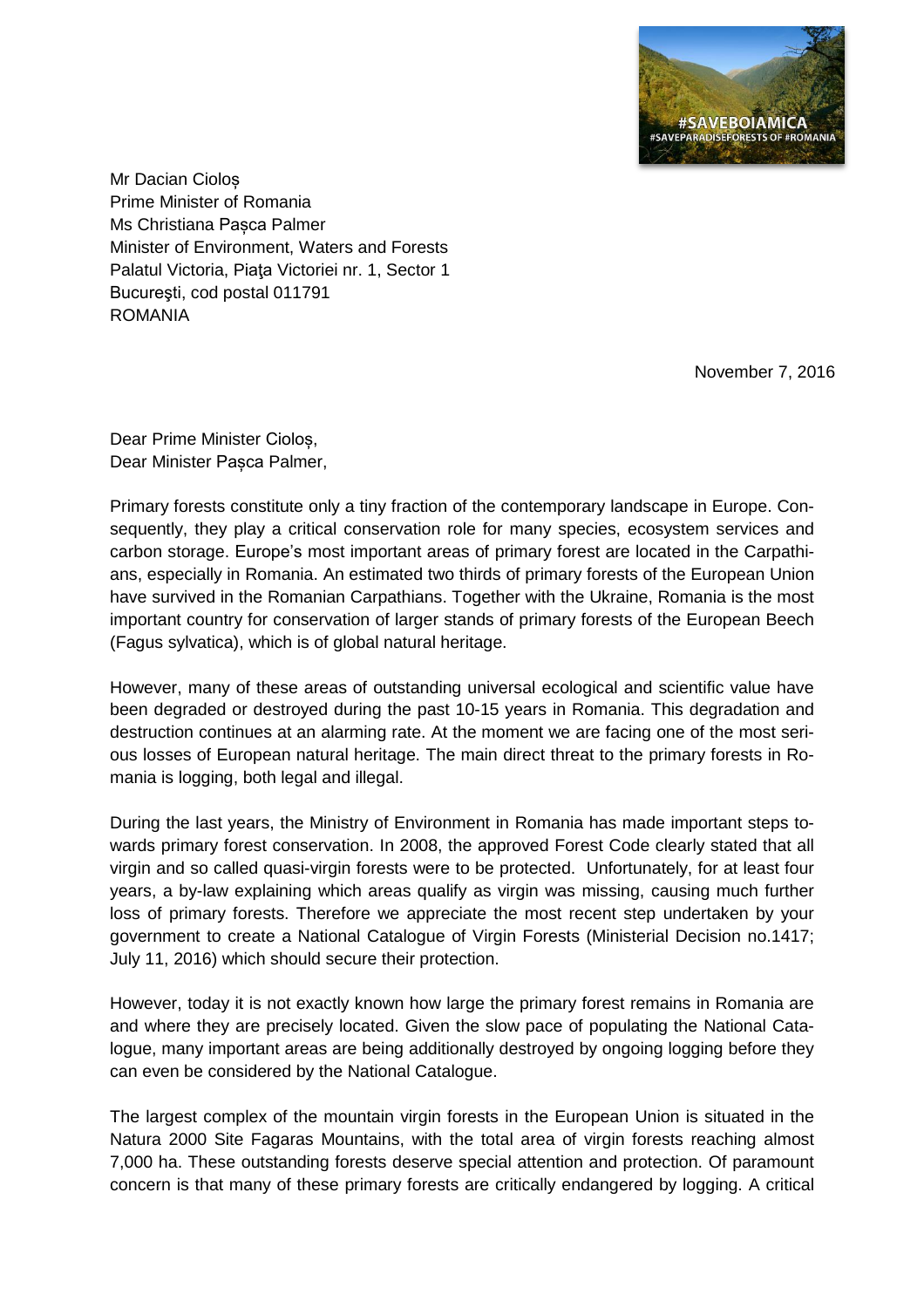example of a large complex of primary forests in Fagaras threatened by logging at this very moment is the gorgeous Boia Mica valley, which hosts one of the largest (more than 1000 ha virgin and quasi virgin forest) and best preserved primary forests in the whole Fagaras Mountains. In total the valley comprises approximately more than 1500 ha of wilderness and remote mountain landscape.

Boia Mica valley has outstanding ecological values on a European scale. This has also been demonstrated by the fact that it was included in the permanent study plot network of the largest primary forest research project in Europe. The project is entitled "Disturbance History and Stand Structure in the Primary Forests in Europe" and it is led by the Czech University of Life sciences in Prague. Many highly experienced international researchers work on this project and have been involved in the study site's selection. Only the best European primary forests were selected for this research. The project includes also numerous UNESCO sites such as Perucica (BiH), Stuzica (SK), Havesova (SK) and Vihorlat (SK). Among these top primary forests of the European Union, the researchers consider Boia Mica as one of the highest quality primary forests in the whole of Europe.

It is not only the size of the area which makes this locality so outstanding - also the inaccessibility and the very old forest age of Boia Mica is of extremely high value.

Based upon dendrochronological research in Boia Mica, there is evidence the valley probably hosts some of the oldest beech trees of Romania: in 14 randomly selected plots a methusalem beech with more than 500 years and 15 beech trees aged beyond 400 years were found. Targeted and comprehensive research would most likely find more and even older individuals.

The extreme value of Boia Mica is especially in the high diversity and complexity of this primary forest area, and the existence of a whole gradient of different forest vegetation types, starting from low elevation forest dominated by hornbeam, through the clean beech mixed with maple tree and elm, to the mixed beech fir spruce forest that changes on spruce-fir forests, and finally the pure spruce forests and natural timber line formed by dwarf pine. This is something very unique in all of Europe. Researchers believe that Boia Mica is probably the only primary forest remain with such a complex gradient of forest vegetation types in the entire European Union.

Furthermore Boia Mica is home to many endangered species: scientists found numerous bear dens, a golden eagle is nesting on steep cliffs inside the forest and the extremely rare hermit beetle (Osmoderma eremita), a EU Habitat Directive priority species, lives here in dead wood.

And due to very difficult and remote access, Boia Mica is still a real, pathless wilderness.

The extraordinary natural features of Boia Mica and the whole Fagaras mountains constitute also an outstanding basis for sustainable development of the region - including close-tonature tourism. They are also keys to continually providing important ecosystems services such as flood prevention and flood protection, management of the hydrological regime and long term ecological stability.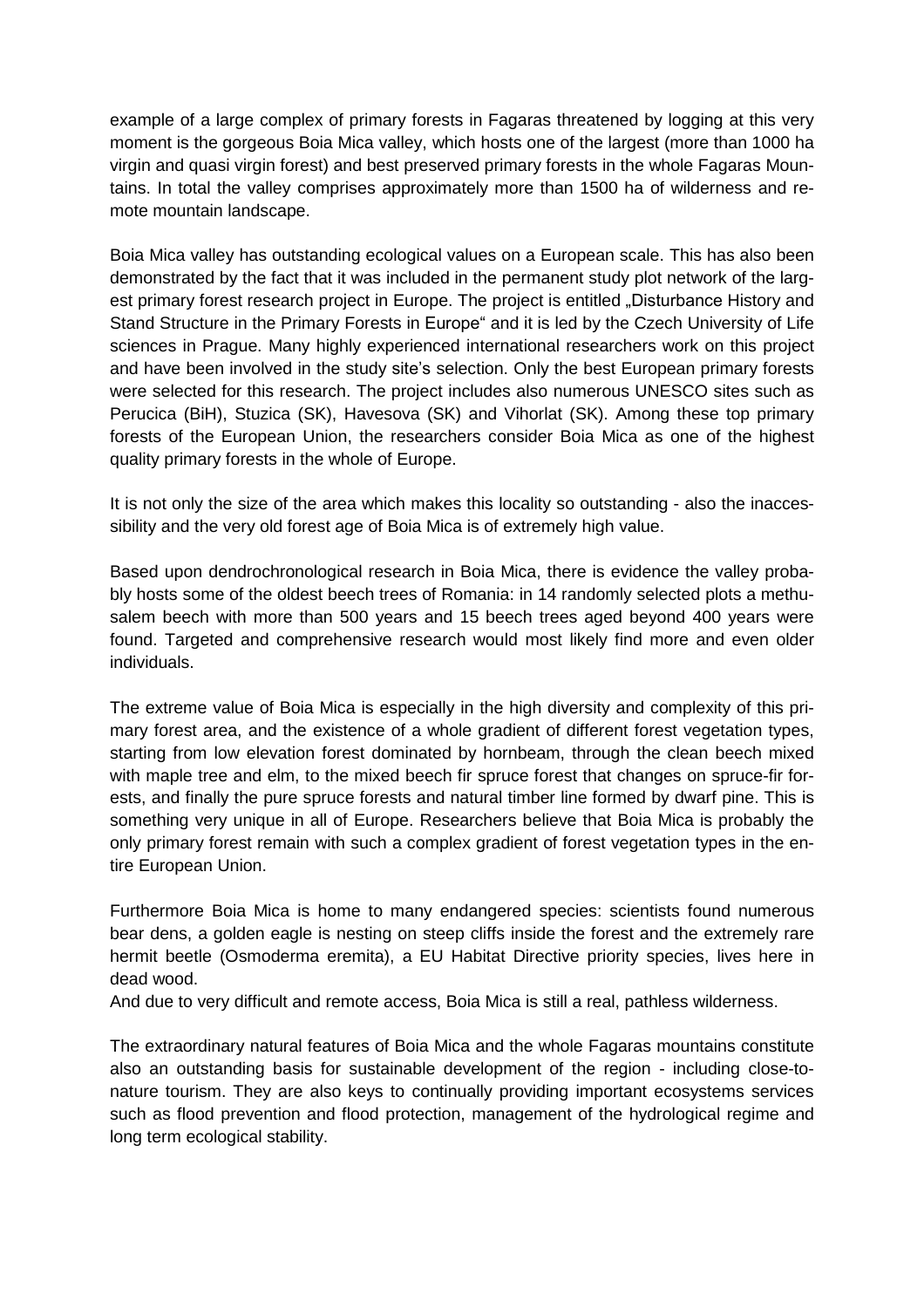Boia Mica was already registered as virgin forest by the Biris / Veen forest inventory (2005). The valley is part of the Fagaras Mountains Natura 2000 site (Muntii Fagaras ROSCI0122). It was included in the category of "virgin" and "quasi virgin" forests in the draft management plan (Natura 2000 site). The Romanian Government recently announced intentions to establish a National Park in the Fagaras Mountains.

In September 2016 an expert study confirmed the virgin / quasi virgin status of Boia Mica's forests. The study was submitted to the Forest Guard and to the Ministry of Environment (by Dr. Marius Teodosiu) in order to ensure that Boia Mica will be included into the National Catalogue of Virgin Forests.

However, more logging in the upper Boia Mica valley has just recently started. In 2015, the old growth beech forest on the southern and northern slopes at the "entrance" of the wild part of the valley was partly logged. During September-October 2016, an old logging road has been fully rehabilitated. It will allow easy access to more parts of the virgin forest now. Researchers were recently (vaguely) informed by an engineer in the area that there are plans for the construction of a bigger road into the wild valley. Expansion of logging could happen there any minute.

Boia Mica is among the most precious natural treasures of Romania and the whole European Union. Its extraordinary natural and scientific value is of European and global importance.

Dear Prime Minister, dear Minister, Boia Mica virgin forest deserves strict, strong and long term protection. Therefore the undersigned call on the Romanian Government to immediately take measures to ensure full preservation of Boia Mica valley and to halt the any further logging, the expansion of road construction and / or potential hydro projects in this area. Furthermore forest owners should be compensated accordingly to reduce the risk of illegal logging.

Please inform us about the measures the Romanian Government is applying.

Thank you very much. Yours sincerely,

vil Lelmaelen

Prof. Ing. Miroslav Svoboda, Ph.D. (Prague) Martin Mikoláš, Ph.D (Prague)

Ma Intode

Dr. Marius Teodosiu, "Marin Drăcea" National Prof. Dr. Hans D. Knapp, Vice-Chair of Research-Development Institute in Forestry Michael Succow Foundation

Gabriel Schwaderer, CEO EuroNatur Gabriel Paun, President Agent Green

Mykus

 $2 - 8 - 1$